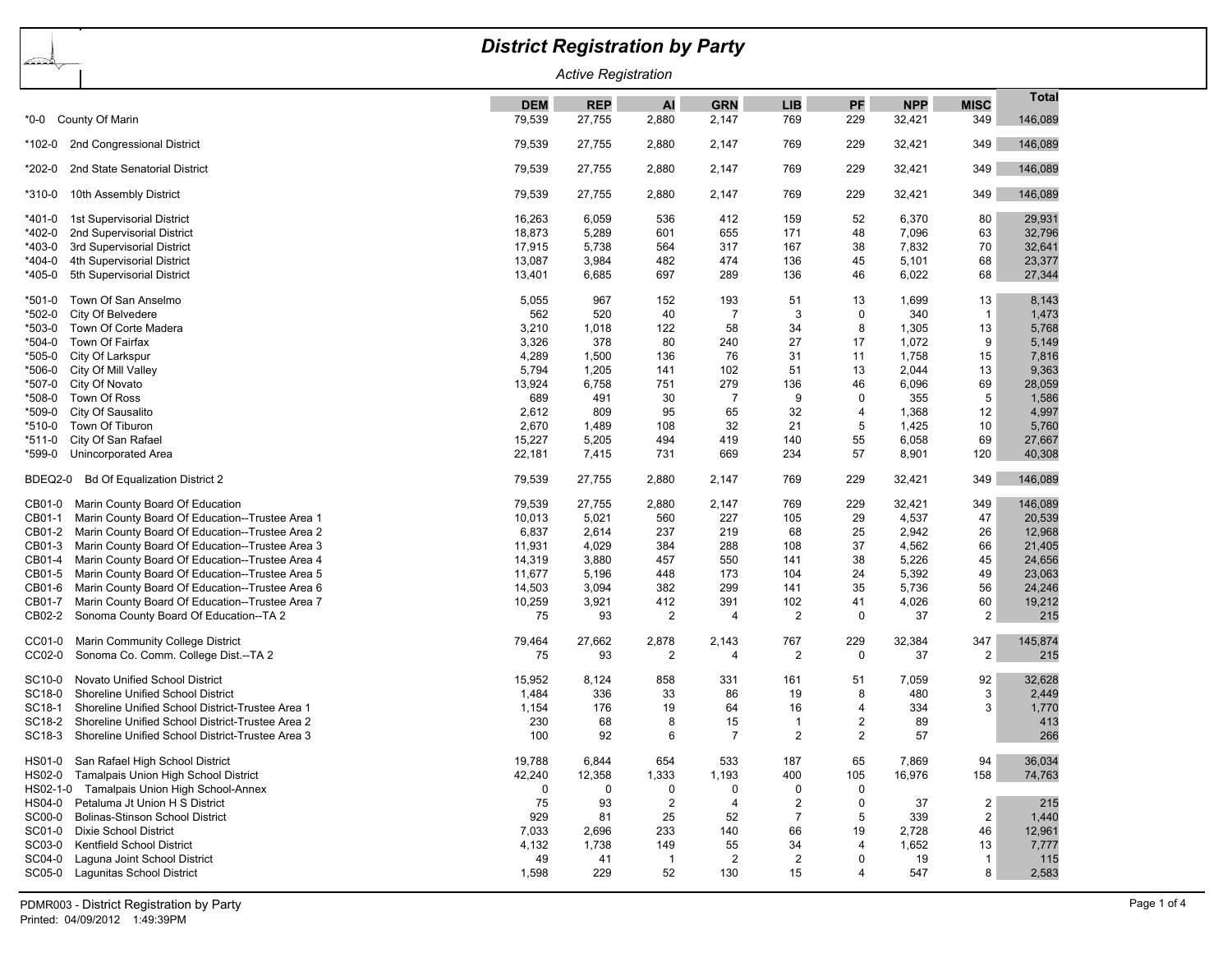|                                                                                                   | <b>DEM</b>      | <b>REP</b>      | AI             | <b>GRN</b>     | <b>LIB</b>              | PF             | <b>NPP</b>      | <b>MISC</b>    | Total            |
|---------------------------------------------------------------------------------------------------|-----------------|-----------------|----------------|----------------|-------------------------|----------------|-----------------|----------------|------------------|
| Larkspur-Corte Madera School District<br>SC06-0                                                   | 4,917           | 1,583           | 169            | 93             | 49                      | 12             | 2,025           | 20             | 8,868            |
| <b>Lincoln School District</b><br>SC07-0                                                          | 16              | 39              | 0              | $\mathbf 0$    | $\mathbf 0$             | $\mathbf 0$    | 13              | $\mathbf{1}$   | 69               |
| SC08-0<br>Mill Valley School District                                                             | 11,972          | 2,747           | 304            | 219            | 115                     | 30             | 4,612           | 49             | 20,048           |
| SC09-0<br>Nicasio School District                                                                 | 234             | 79              | $\overline{c}$ | 15             | 3                       | 2              | 101             |                | 436              |
| SC11-0<br><b>Reed Union School District</b>                                                       | 4,036           | 2,436           | 180            | 52             | 31                      | 8              | 2,098           | 15             | 8,856            |
| <b>Ross School District</b><br>SC12-0                                                             | 778             | 583             | 38             | $\overline{7}$ | 13                      | 0              | 419             | 6              | 1,844            |
| Ross School District-Annex<br>SC12-1-0                                                            | 0               | 0               | 0              | 0              | $\mathbf 0$             | 0              |                 |                |                  |
| SC13-0<br>Ross Valley School District                                                             | 9,715           | 1,917           | 284            | 473            | 91                      | 33             | 3,314           | 27             | 15,854           |
| SC14-0<br>San Rafael Elem School District                                                         | 12,759          | 4,148<br>965    | 421<br>130     | 393<br>97      | 121<br>42               | 46<br>7        | 5,141           | 48<br>18       | 23,077           |
| Sausalito Marin City School District<br>SC15-0<br>SC16-0<br>Golden Hinde/los Ranchitos Annex      | 3,925<br>0      | 0               | 0              | 0              | $\mathbf 0$             | 0              | 1,869           |                | 7,053            |
| SC17-0<br>Union Joint School District                                                             | 10              | 13              | $\overline{1}$ | 2              | $\mathbf 0$             | 0              | 5               |                | 31               |
|                                                                                                   |                 |                 |                |                |                         |                |                 |                |                  |
| CSD02-0<br>Marin City Community Services District                                                 | 839             | 96              | 22             | 10             | 7                       | 2              | 316             | $\overline{2}$ | 1,294            |
| CSD03-0<br>Marinwood Community Services District                                                  | 1,606           | 594             | 61             | 29             | 21                      | $\mathbf{1}$   | 667             | 12             | 2,991            |
| CSD04-0<br>Muir Beach Community Services District                                                 | 180             | 14              | $\overline{2}$ | 15             | -1                      | 3              | 61              | $\overline{2}$ | 278              |
| CSD05-0<br>Bel Marin Keys Community Services District                                             | 443             | 322             | 30             | 10             | 6                       | 0              | 242             | 5              | 1,058            |
| CSD06-0<br><b>Tamalpais Community Services District</b>                                           | 2,366           | 499             | 52             | 42             | 22                      | $\overline{7}$ | 937             | 10             | 3,935            |
| <b>CSD07-0</b><br>Tomales Community Services District                                             | 78              | 16              | 2              | 6              | $\Omega$                | 2              | 29              |                | 133              |
| CSFP19-0<br>Santa Venetia-Bayside Acres Fire Prot. Dist.                                          | 2,038           | 720             | 66             | 63             | 18                      | 7              | 779             | 9              | 3,700            |
| FI02-0<br><b>Bolinas Fire Protection District</b>                                                 | 637             | 37              | 13             | 45             | 5                       | 3              | 227             | $\overline{c}$ | 969              |
| <b>Kentfield Fire District</b><br>FI03-0                                                          | 2,234           | 1,088           | 91             | 28             | 27                      | $\mathbf{1}$   | 946             | 8              | 4,423            |
| FI04-0<br>Novato Fire Protection District                                                         | 15,958          | 8,145           | 858            | 331            | 161                     | 51             | 7,066           | 92             | 32,662           |
| FI05-0<br>Sleepy Hollow Fire Protection District                                                  | 821             | 442             | 36             | 13             | 12                      | 0              | 325             | 4              | 1,653            |
| FI06-0<br>Southern Marin Fire Protection Dist                                                     | 6,609           | 1,886           | 185            | 109            | 65                      | 15             | 2,826           | 37             | 11,732           |
| FI07-0<br>Stinson Beach Fire Protection District                                                  | 286             | 44              | 12             | $\overline{7}$ | $\overline{2}$          | $\overline{c}$ | 111             |                | 464              |
| <b>Tiburon Fire Protection District</b><br>FI09-0                                                 | 2,164           | 1,359           | 100            | 26             | 15                      | 5              | 1,150           | 8              | 4,827            |
| Novato Flood Control Zone 1<br>FL01-0                                                             | 15,633          | 8,041           | 847            | 321            | 155                     | 48             | 6,936           | 91             | 32,072           |
| FL02-0<br>Richardson Bay Flood Control Zone 3                                                     | 12,431          | 2,621           | 312            | 223            | 115                     | 30             | 4,689           | 50             | 20,471           |
| Bel Air Flood Control Zone 4<br><b>FL03-0</b>                                                     | 753             | 337             | 25             | 8              | 10                      | 1              | 365             | 3              | 1,502            |
| Bel Air Flood Control Subzone 4A<br>FL03-4                                                        | 26              | 5               | 0              | 0              | $\mathbf 0$             | 0              | 12              |                | 43               |
| Stinson Beach Flood Control Zone 5<br>FL04-0                                                      | 279             | 43              | 12             | $\overline{7}$ | $\overline{2}$          | 1              | 107             |                | 451              |
| FL05-0<br>San Rafael Meadows Flood Control Zone 6                                                 | 375             | 122             | 15             | 8              | $\overline{2}$          | 3              | 146             | 6              | 677              |
| Santa Venetia Flood Control Zone 7<br><b>FL06-0</b>                                               | 812             | 174             | 28             | 32             | 6                       | 4              | 302             | 5              | 1,363            |
| FL07-0<br>Ross Valley Flood Control Zone 9                                                        | 20,184          | 6,035           | 662            | 646            | 192                     | 53             | 7,692           | 67             | 35,531           |
| Inverness Flood Control Zone 10<br>FL10-0                                                         | 605             | 68              | 9              | 37             | 12                      | 0              | 151             | $\mathbf{1}$   | 883              |
| WA01-0<br>Marin Municipal Water District                                                          | 60,671          | 19,020          | 1,957          | 1,643          | 576                     | 160            | 24,338          | 248            | 108,613          |
| WA01-1<br>Marin Municipal Water District-Division 1                                               | 12,270          | 4,147           | 416            | 319            | 100                     | 36             | 4,615           | 71             | 21,974           |
| WA01-2<br>Marin Municipal Water District-Division 2                                               | 8,927           | 3,163           | 286            | 272            | 92                      | 28             | 3,672           | 28             | 16,468           |
| WA01-3<br>Marin Municipal Water District-Division 3                                               | 14,839          | 3,991           | 470            | 599            | 146                     | 41             | 5,475           | 48             | 25,609           |
| WA01-4<br>Marin Municipal Water District-Division 4                                               | 14,637          | 3,306           | 388            | 268            | 141                     | 34             | 5,549           | 53             | 24,376           |
| WA01-5<br>Marin Municipal Water District-Division 5                                               | 9,998           | 4,413           | 397            | 185            | 97                      | 21             | 5,027           | 48             | 20,186           |
| WA02-0<br><b>Stinson Beach County Water District</b>                                              | 285             | 44              | 12             | $\overline{7}$ | $\overline{2}$          | $\overline{2}$ | 114             |                | 466              |
| WA03-0<br>North Marin Water District                                                              | 17,146          | 8,315           | 877            | 401            | 177                     | 55             | 7,398           | 95             | 34,464           |
| WA03-1<br>North Marin Water District-Annexation Original                                          | 15,958          | 8,145           | 858            | 331            | 161                     | 51             | 7,066           | 92             | 32,662           |
|                                                                                                   |                 |                 |                |                |                         |                |                 |                |                  |
| LIB01-0 Marin County Library District<br>LIB01-1 Marin County Library District-Fairfax/west Marin | 43,332          | 16,060          | 1,714          | 1,253          | 440                     | 128            | 17,730          | 216            | 80,873           |
| LIB01-2 Marin County Library District-Eastern Marin                                               | 9,144<br>25,986 | 1,734<br>10,782 | 247            | 580<br>549     | 87<br>263               | 42<br>73       | 3,166<br>10,945 | 30<br>146      | 15,030<br>49,884 |
| Marin County Free Library District<br>LIB02-0                                                     | 43,332          | 16,060          | 1,140<br>1,714 | 1,253          | 440                     | 128            | 17,730          | 216            | 80,873           |
|                                                                                                   |                 |                 |                |                |                         |                |                 |                |                  |
| REC01-0 Strawberry Recreation District                                                            | 1,252           | 587             | 47             | 17             | 13                      | $\overline{2}$ | 666             | 9              | 2,593            |
| <b>REC01-1</b><br>Strawberry Recreation District-Zone IV                                          | 36              | 30              | $\overline{2}$ | 0              | -1                      | 0              | 28              |                | 97               |
| <b>REC02-0</b><br>Mesa Park                                                                       | 637             | 37              | 13             | 45             | 5                       | 3              | 227             | $\overline{2}$ | 969              |
| Ross Valley Paramedic CSA No. 27<br><b>CSFP27-0</b>                                               | 0               | 0               | 0              | 0              | 0                       | 0              |                 |                |                  |
| <b>CSFP27-1</b><br>Ross Valley Paramedic District 27 Portions                                     | 649             | 175             | 19             | 34             | $\overline{\mathbf{c}}$ | 3              | 277             | $\overline{2}$ | 1,161            |
| <b>CSFP28-0</b><br>West Marin Paramedic CSA No. 28                                                | 4,312           | 797             | 114            | 287            | 46                      | 19             | 1,496           | 15             | 7,086            |
|                                                                                                   |                 |                 |                |                |                         |                |                 |                |                  |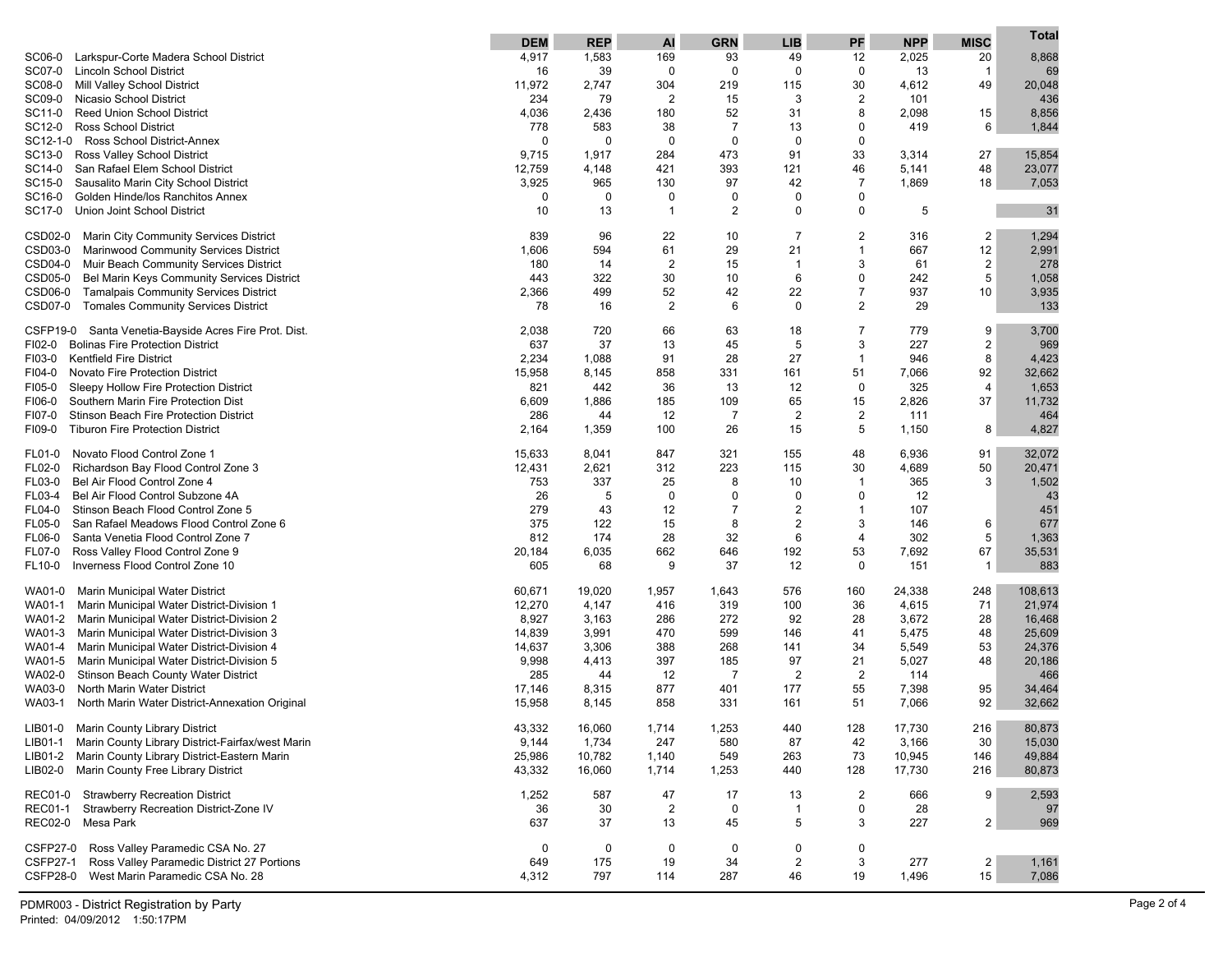|                                                                             | <b>DEM</b>      | <b>REP</b>     | <b>Al</b>      | <b>GRN</b>     | <b>LIB</b>     | PF               | <b>NPP</b>     | <b>MISC</b>    | Total           |
|-----------------------------------------------------------------------------|-----------------|----------------|----------------|----------------|----------------|------------------|----------------|----------------|-----------------|
| Ross Valley Sanitary District No. 1<br>SA01-0                               | 16,683          | 4,919          | 540            | 580            | 152            | 45               | 6,250          | 53             | 29,222          |
| SA02-0<br>Tiburon Sanitary District No. 5                                   | 1,731           | 1,217          | 91             | 24             | 12             | 2                | 953            | $\overline{2}$ | 4,032           |
| Novato Sanitary District<br>SA03-0                                          | 14,962          | 7,522          | 810            | 299            | 148            | 45               | 6,643          | 85             | 30,514          |
| <b>Almonte Sanitary District</b><br>SA04-0                                  | 634             | 136            | 11             | 9              | 9              | 2                | 251            | 4              | 1,056           |
| <b>Alto Sanitary District</b><br>SA05-0                                     | 407             | 57             | 17             | $\overline{7}$ | 4              | 1                | 153            | $\overline{2}$ | 648             |
| Homestead Valley Sanitary District<br>SA06-0                                | 1,089           | 189            | 29             | 25             | 11             | $\boldsymbol{2}$ | 374            | 6              | 1,725           |
| Las Gallinas Valley Sanitary District<br>SA07-0                             | 9,471           | 3,380          | 322            | 212            | 85             | 32               | 3,655          | 61             | 17,218          |
| Richardson Bay Sanitary District<br>SA08-0                                  | 2,781           | 1,391          | 110            | 34             | 25             | 6                | 1,472          | 16             | 5,835           |
| Sausalito-Marin City Sanitary District<br>SA09-0                            | 3,829           | 951            | 128            | 90             | 41             | 7                | 1,817          | 18             | 6,881           |
| Larkspur Sanitary District<br>SA10-0                                        | 0               | 0              | 0              | $\mathbf 0$    | $\mathbf 0$    | 0                |                |                |                 |
| San Rafael Sanitary District<br>SA11-0<br>Corte Madera Sanitary 2<br>SA12-0 | 10,170<br>3,714 | 3,412<br>1,317 | 324<br>135     | 312<br>63      | 106<br>41      | 33<br>8          | 4,121<br>1,546 | 33<br>18       | 18,511<br>6,842 |
|                                                                             |                 |                |                |                |                |                  |                |                |                 |
| RD01-0<br><b>Bolinas Permanent Road Division</b>                            | 31              | -1             | $\overline{1}$ | 0              | 0              | 0                | 11             |                | 44              |
| RD02-0<br>Monte Cristo Permanent Road Division                              | 44              | 8              | $\overline{1}$ | 5              | $\mathbf 0$    | 1                | 20             |                | 79              |
| RD03-0<br><b>Inverness Permanent Road Division</b>                          | $\mathbf 0$     | $\mathbf 0$    | 0              | 0              | $\mathbf 0$    | 0                |                |                |                 |
| RD04-0<br><b>Black Point Permanent Road Division</b>                        | $\mathbf 0$     | $\mathbf 0$    | 0              | $\Omega$       | $\mathbf 0$    | 0                |                |                |                 |
| RD05-0<br>Paradise Ranch Estates Permanent Road Division                    | 99              | $\mathbf{3}$   | $\overline{1}$ | 6              | $\mathbf 1$    | $\overline{c}$   | 20             |                | 132             |
| RD06-0<br>Ridgewood Ave Permanent Road Division                             | 29              | $\overline{2}$ | $\overline{1}$ | $\overline{2}$ | $\mathbf 0$    | 0                | 8              |                | 42              |
| CSOS18-0<br>Santa Venetia-Rafael Meadows Open Sp. 18                        | 2,794           | 868            | 93             | 85             | 19             | 15               | 1,078          | 16             | 4,968           |
| CSOS20-0<br>Novato Open Space County Service Dist 20                        | 858             | 766            | 57             | 22             | 9              | 4                | 379            | 5              | 2,100           |
| CSOS23-0<br>Terra Linda Open Space County Service Dist 23                   | 3,560           | 1,319          | 110            | 74             | 30             | 11               | 1,353          | 18             | 6,475           |
| CSA01-0<br>Loma Verde County Service Area 1                                 | 407             | 205            | 20             | 10             | 4              | 0                | 190            | $\overline{7}$ | 843             |
| CSA06-0<br>Gallinas Canal County Service Area 6                             | 325             | 106            | 12             | 8              | 4              | 3                | 149            | 2              | 609             |
| CSA09-0<br>Northbridge County Service Area 9                                | 154             | 87             | $\overline{7}$ | $\overline{2}$ | $\mathbf 1$    | 0                | 46             |                | 297             |
| CSA13-0<br>Lucas Valley County Service Area 13                              | 602             | 222            | 15             | 9              | 5              | 0                | 213            | 3              | 1,069           |
| Homestead Valley County Service Area 14<br>CSA14-0                          | 1,073           | 186            | 29             | 25             | 10             | 2                | 365            | 6              | 1,696           |
| CSA16-0<br>Greenbrae County Service Area 16                                 | 1,098           | 553            | 32             | $\overline{7}$ | 10             | 1                | 455            | $\overline{2}$ | 2,158           |
| CSA29-0<br>Paradise Cay County Service Area 29                              | 63              | 86             | $\overline{4}$ | $\mathbf 0$    | $\mathbf 0$    | 0                | 35             |                | 188             |
| CSA31-0<br>County Service Area 31                                           | 5,482           | 1,078          | 146            | 305            | 57             | 23               | 2,024          | 23             | 9,138           |
| CSA33-0<br>Stinson Beach County Service Area 33                             | 286             | 44             | 12             | $\overline{7}$ | $\overline{2}$ | 2                | 111            |                | 464             |
| Kentfield Open Space County Service Area 17<br>CSOS17-0                     | 4,260           | 1,788          | 154            | 54             | 34             | 4                | 1,692          | 13             | 7,999           |
| Kentwoodlands Police Protection District 17<br>CSA17-0                      | 461             | 323            | 20             | $\overline{7}$ | 7              | 1                | 204            | $\mathbf{1}$   | 1,024           |
| LT01-0<br>Marin County Highway Lighting District                            | 4,601           | 1,629          | 160            | 114            | 40             | 14               | 1,899          | 19             | 8,476           |
| MSQ01-0<br><b>Mosquito Abatement Dist</b>                                   | 79,539          | 27,755         | 2,880          | 2,147          | 769            | 229              | 32,421         | 349            | 146,089         |
| Twin Cities Police Authority<br>TCPA-0                                      | 7,499           | 2,518          | 258            | 134            | 65             | 19               | 3,063          | 28             | 13,584          |
| <b>Bolinas Community Public Utility District</b><br><b>PUD01-0</b>          | 554             | 31             | 13             | 41             | 4              | 3                | 194            | 1              | 841             |
| Inverness Public Utility District<br><b>PUD02-0</b>                         | 344             | 50             | $\overline{7}$ | 15             | 4              | 0                | 89             | 1              | 510             |
| San Quentin Sewer Maintenance Dist<br>SWR01-0                               | 28              | 14             | 0              | 3              | 0              | 0                | 9              | 1              | 55              |
| SWR03-0<br>Murray Park Sewer Maintenance Dist                               | 91              | 35             | $\mathbf 0$    | $\overline{2}$ | $\mathbf 1$    | 0                | 65             |                | 195             |
| Marin Resource Conservation District<br>RCON01-0                            | 2,003           | 503            | 35             | 111            | 25             | 10               | 705            | 7              | 3,399           |
| HOS01-0 Marin Healthcare District                                           | 63,581          | 19,610         | 2,022          | 1,816          | 608            | 178              | 25,355         | 257            | 113,427         |
| O401-0<br>Old 1st Supervisorial District                                    | 16,163          | 6,049          | 531            | 408            | 157            | 51               | 6,315          | 81             | 29,755          |
| O402-0<br>Old 2nd Supervisorial District                                    | 18,979          | 5,301          | 606            | 659            | 173            | 49               | 7,152          | 62             | 32,981          |
| Old 3rd Supervisorial District<br>O403-0                                    | 17,886          | 5,735          | 563            | 316            | 167            | 38               | 7,822          | 70             | 32,597          |
| O404-0<br>Old 4th Supervisorial District                                    | 12,164          | 3,500          | 431            | 464            | 130            | 42               | 4,750          | 60             | 21,541          |
| Old 5th Supervisorial District<br>O405-0                                    | 14,347          | 7,170          | 749            | 300            | 142            | 49               | 6,382          | 76             | 29,215          |
| Old Marin Municipal Water District<br>OWA01-0                               | $\mathbf 0$     | 0              | 0              | 0              | 0              | 0                |                |                |                 |
| OWA01-1<br>Old Marin Municipal Water District-Division 1                    | $\Omega$        | 0              | $\mathbf 0$    | 0              | 0              | 0                |                |                |                 |
| OWA01-2<br>Old Marin Municipal Water District-Division 2                    | 0               | 0              | 0              | 0              | 0              | 0                |                |                |                 |
| OWA01-3<br>Old Marin Municipal Water District-Division 3                    | $\mathbf 0$     | $\mathbf 0$    | $\mathbf 0$    | 0              | 0              | 0                |                |                |                 |
|                                                                             |                 |                |                |                |                |                  |                |                |                 |